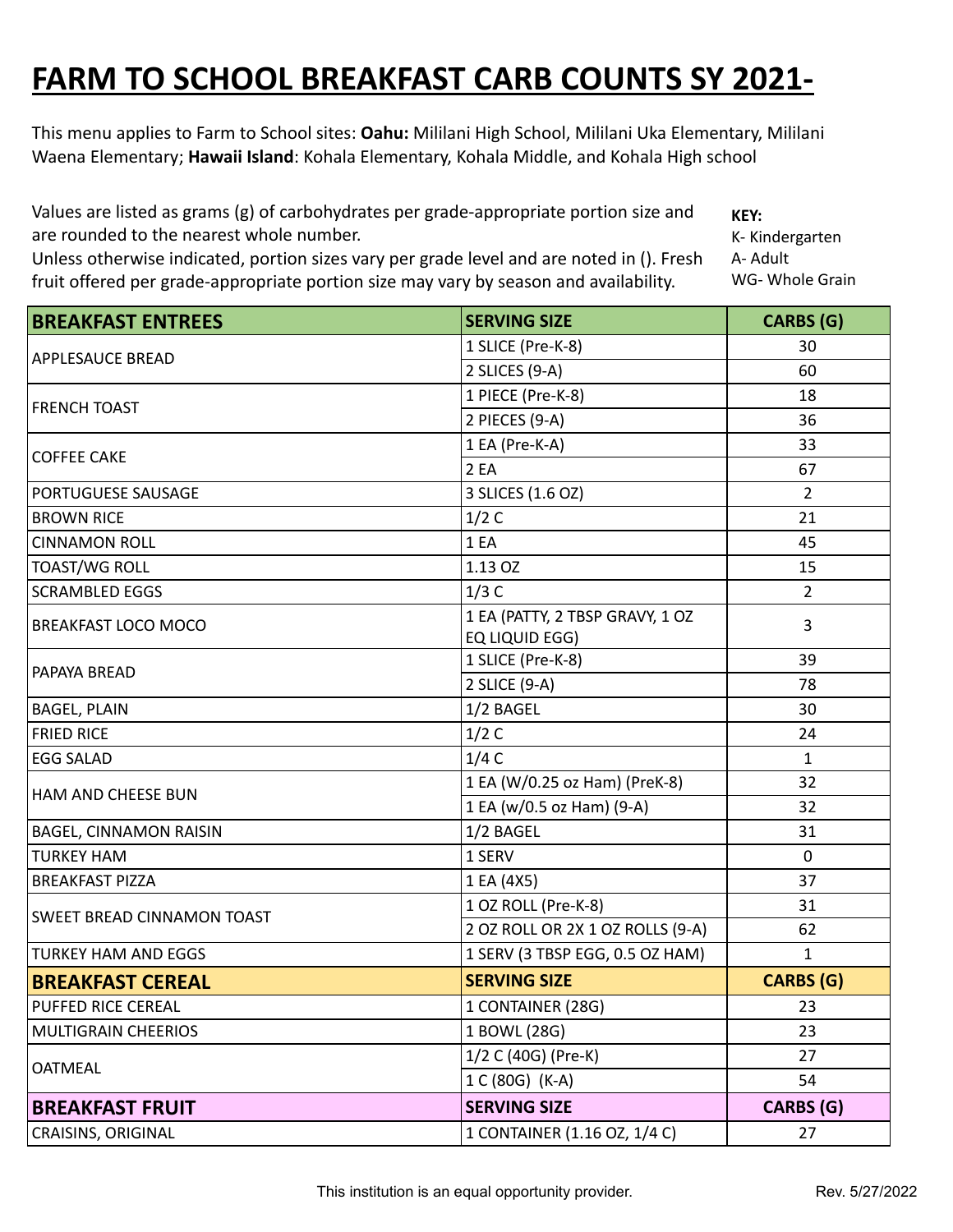| <b>CONDIMENTS/SAUCES/DRESSINGS</b>               | <b>SERVING SIZE</b> | <b>CARBS (G)</b> |
|--------------------------------------------------|---------------------|------------------|
| <b>MAPLE SYRUP, IMITATION</b>                    | 1 CONTAINER (42G)   | 31               |
| <b>KETCHUP</b>                                   | 1 PKT               | $\overline{2}$   |
| JELLY, CONCORD GRAPE, STRAWBERRY, MIXED FRUIT    | 1 EA (1/2 OZ)       | 9                |
| <b>CREAM CHEESE</b>                              | 1 OZ CUP            | $\overline{2}$   |
| <b>GRAINS (HAWAII ISLAND ONLY)</b>               | <b>SERVING SIZE</b> | <b>CARBS (G)</b> |
| WG ROLL (HAWAII ISLAND ONLY)                     | 1 OZ ROLL (28G)     | 12               |
| HAMBURGER BUN (HAWAII ISLAND ONLY)               | 1 BUN (60G)         | 26               |
| WG BREAD SQUARE-SHAPED LOAF (HAWAII ISLAND ONLY) | 1 SLICE (30G)       | 13               |
| <b>FRESH FRUIT</b>                               | <b>SERVING SIZE</b> | <b>CARBS</b> (G) |
|                                                  | 1 <sup>C</sup>      | 16               |
| APPLES, FUJI                                     | 1/2C                | 8                |
|                                                  | 1/4C                | 4                |
|                                                  | 1 <sup>C</sup>      | 51               |
|                                                  | 1/2C                | 26               |
|                                                  | 1/4C                | 13               |
|                                                  | $EX-SMALL$ (<6")    | 19               |
| <b>BANANAS, RAW</b>                              | SMALL (6"-6-7/8")   | 23               |
|                                                  | MED (7"-7-7/8")     | 27               |
|                                                  | LARGE (8"-8-7/8")   | 31               |
|                                                  | EX-LARGE (>9")      | 35               |
|                                                  | 1 <sup>C</sup>      | 14               |
| <b>CANTALOUPE, RAW</b>                           | 1/2C                | $\overline{7}$   |
|                                                  | 1/4C                | 4                |
|                                                  | 1 <sup>C</sup>      | 16               |
| <b>HONEYDEW MELON, RAW</b>                       | 1/2C                | 8                |
|                                                  | 1/4C                | $\overline{4}$   |
|                                                  | 1 <sup>C</sup>      | 27               |
| GRAPES, RED OR GREEN SEEDLESS, RAW               | 1/2C                | 14               |
|                                                  | 1/4C                | $\overline{7}$   |
| ORANGES, RAW, ALL COMMERCIAL VARIETIES           | 1 <sup>C</sup>      | 21               |
|                                                  | 1/2C                | 11               |
|                                                  | 1/4C                | 5                |
| PAPAYAS, RAW                                     | 1 <sup>C</sup>      | 16               |
|                                                  | 1/2C                | 8                |
|                                                  | 1/4C                | 4                |
|                                                  | 1 <sup>C</sup>      | 21               |
| PEARS, RAW                                       | 1/2C                | 11               |
|                                                  | 1/4C                | 5                |
|                                                  | 1 <sup>C</sup>      | 37               |
| PERSIMMONS, JAPANESE, RAW                        | 1/2C                | 19               |
|                                                  | 1/4C                | $\boldsymbol{9}$ |
| PINEAPPLE, RAW, ALL VARIETIES                    | 1 <sup>C</sup>      | 22               |
|                                                  | 1/2C                | 11               |
|                                                  | 1/4C                | 6                |
| STRAWBERRIES, RAW                                | 1 <sup>C</sup>      | 12               |
|                                                  | 1/2C                | 6                |
|                                                  | 1/4C                | 3                |